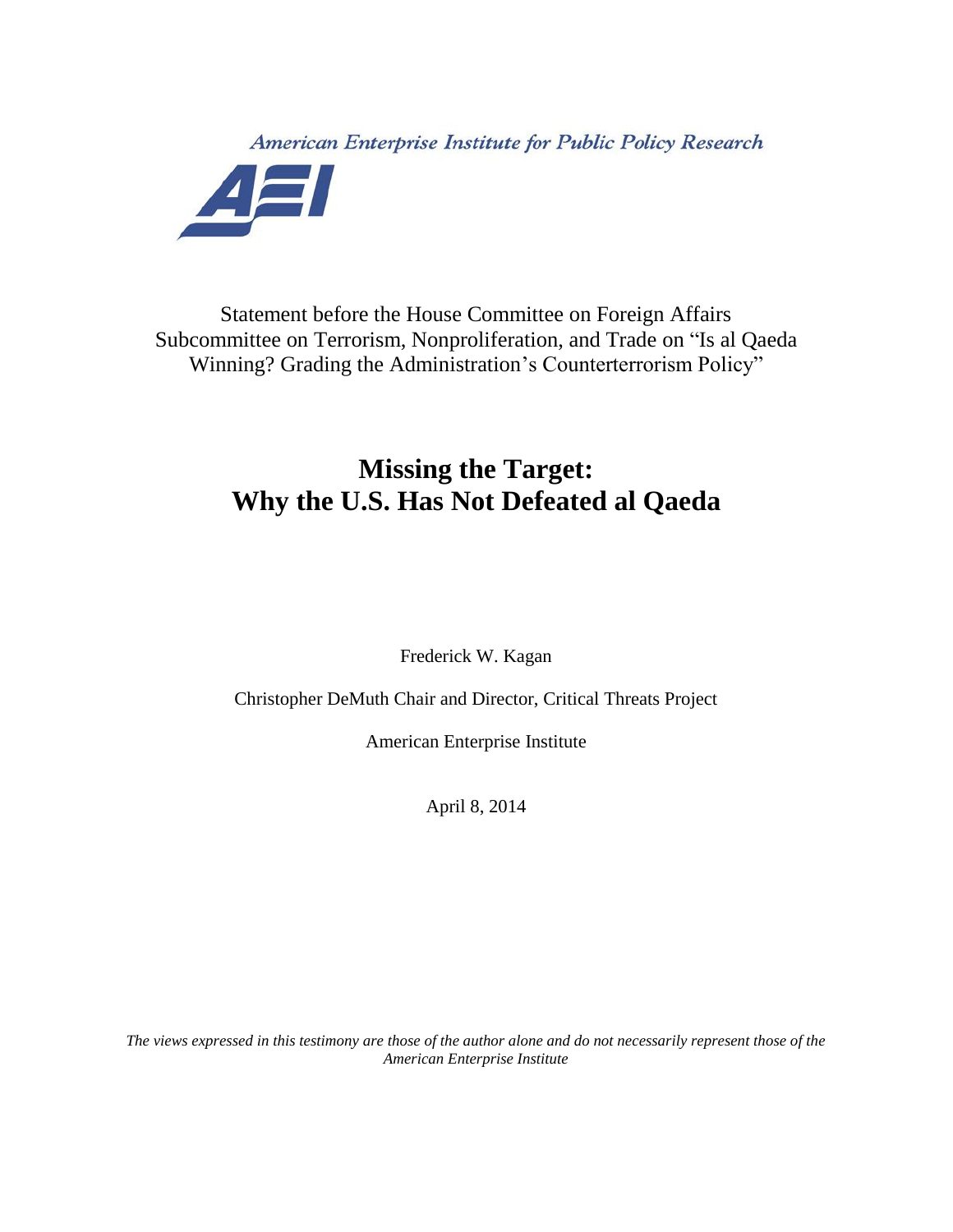All conditions are set for a series of significant terrorist attacks against the US and its allies over the next few years. But that's not the worst news. Conditions are also set for state collapse in Iraq, Syria, Lebanon, Yemen, and possibly Jordan. Saudi Arabia, facing a complex succession soon, is likely to acquire nuclear weapons shortly, if it has not already done so. Turkey and Egypt confront major crises. Almost all of Northern and Equatorial Africa is violent, unstable, and facing a growing al Qaeda threat. And Vladimir Putin's assault on Ukraine is likely to empower al Qaeda-aligned jihadists in Crimea and in Russia itself. That eventuality is, of course, less worrisome than the prospect of conventional and partisan war on the European continent, likely threatening NATO allies. The international order and global stability are collapsing in a way we have not seen since the 1930s. There is little prospect of this trend reversing of its own accord, and managing it will require massive efforts by the US and its allies over a generation or more.

This distressing context is essential for considering the al Qaeda threat today. On the one hand, it makes that threat look small. The long-term effects of global chaos and conflict among hundreds of millions of people across Europe, Africa, and the Middle East on US security, interests, and way of life are surely greater than any damage al Qaeda is likely to do to us in the immediate future. Yet the two threats feed each other powerfully. Disorder and conflict in the Muslim world breed support for al Qaeda, which is starting to look like the strong horse in Iraq and even in Syria. Al Qaeda groups and their allies, on the other hand, powerfully contribute to the collapse of state structures and the emergence of horrific violence and Hobbesian chaos wherever they operate. They are benefiting greatly from the regional sectarian war they intentionally triggered (the destruction of the Samarra Mosque in 2006 was only the most spectacular of a long series of efforts by al Qaeda in Iraq to goad Iraq's Shi'a into sectarian conflict, for which some Shi'a militants, to be sure, were already preparing)—and have been continuing to fuel. Al Qaeda is like a virulent pathogen that opportunistically attacks bodies weakened by internal strife and poor governance, but that further weakens those bodies and infects others that would not otherwise have been susceptible to the disease. The problem of al Qaeda cannot be separated from the other crises of our age, nor can it be quarantined or rendered harmless through targeted therapies that ignore the larger problems.

Yet that is precisely how the Obama administration has been trying to deal with al Qaeda. Neither the White House nor the intelligence community has offered anything approaching a clear definition of al Qaeda, as a forthcoming paper by Mary Habeck from AEI's Critical Threats Project (CTP) shows in detail. But such statements as the Administration has made—and its actions and inactions, which speak louder than its words—make the scope of its definition pretty clear. This White House, like its predecessor, focuses on al Qaeda as a terrorist group aiming to attack the US homeland. It appears to have narrowed the scope of what it considers to be al Qaeda even more than did the Bush Administration, by observing an extremely limited and legalistic reading of the 2001 Authorization for Use of Military Force (AUMF) resolution that requires individuals and groups to have been al Qaeda members on 9/11/2001. There are several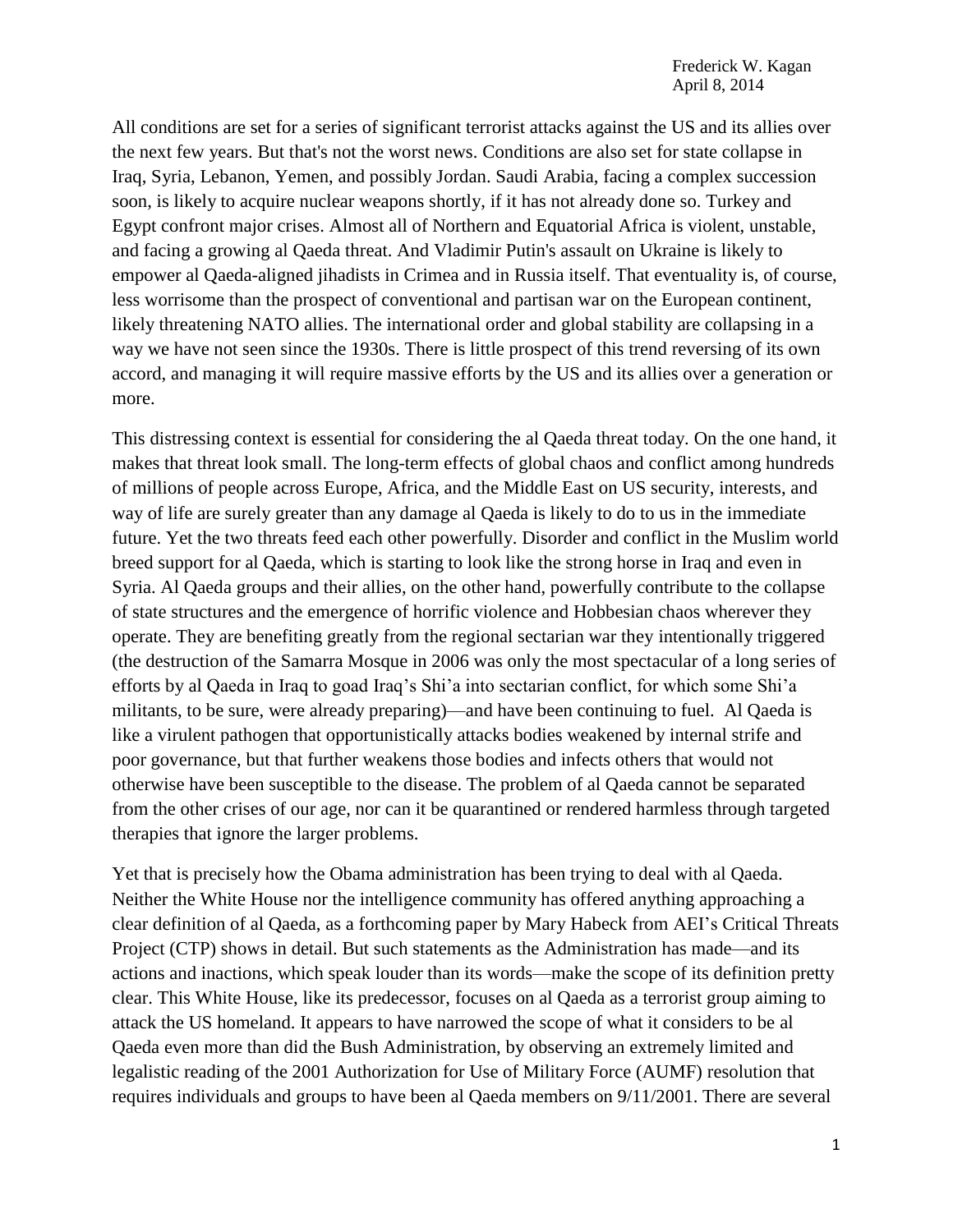problems with this approach that ensure that it will be ineffective against al Qaeda in the long run.

To begin with, this administration is compounding an important mistake made by the Bush White House by seeing al Qaeda as a terrorist group. It certainly is that, of course, but that is not its main focus. As my fellow panelists and many other colleagues have shown, al Qaeda never conceived of itself as a terrorist group and has long devoted the lion's share of its global resources to what it regards as its main effort—seizing and governing terrain and populations in the Muslim world. Al Qaeda has always seen itself as a global insurgency that uses terrorism, and its ability to field small irregular armies in Iraq, Syria, and elsewhere demonstrates the seriousness with which it takes that self-conception.

Mis-defining al Qaeda as a US-focused terrorist group has important ramifications for US policy. It encourages the belief that the "real" threat from the "real" al Qaeda—that is the portion of the group actively planning and preparing for further attacks on the US—is very small and susceptible to attrition and disruption by targeted strikes. The corollary is that the much larger, more organizationally-sophisticated, better-equipped, and wealthier "franchises" such as al Qaeda in the Islamic Maghreb (AQIM) or the erstwhile al Qaeda in Iraq are either not "real" al Qaeda groups or are part of the network in a way that means that the US can largely disregard them as threats apart from isolated individuals within them, who can be removed as needed.

Since al Qaeda does not define itself in this way, it should be no surprise that it has not behaved as expected in the face of the massive attrition of its "core group" largely in Pakistan. The killing of Osama bin Laden certainly warranted a victory lap, although not one as grandiose and full of leaks of highly-sensitive details as this White House took. But the sequel highlights the falsity of the narrow conception of the threat. If al Qaeda really were a small group of extremists hiding out in the mountains—or villas—of Pakistan and dreaming of flying planes into more American buildings, then the death of bin Laden and the deaths of most of the leaders who were active in 2001 should have demoralized the group and its supporters. Al Qaeda's failure, despite repeated efforts, to carry off any other mass-casualty attacks in the US should also have been devastating to group cohesion, support, morale, and activity. Above all, it should have damaged the al Qaeda brand severely. Al Qaeda supporters are fanatics, and in some cases, willing to die (although not the leaders, interestingly, who take great pains to avoid the martyrdom toward which they encourage their followers), but they don't like losing any more than normal people do. On the contrary, Islam has a very strong tradition of seeing divine blessing or curse manifested in thisworldly success or failure.

Yet the brand is spreading like wildfire, the groups affiliating themselves with it control more fighters, land, and wealth than they ever have, and they are opening up new fronts. The Syrian civil war—and the refusal of this White House and the West generally to support the moderate Sunni opposition materially and meaningfully early on, has allowed and encouraged the emergence of a new al Qaeda affiliate, Jabhat al Nusra (JN), alongside al Qaeda in Iraq, which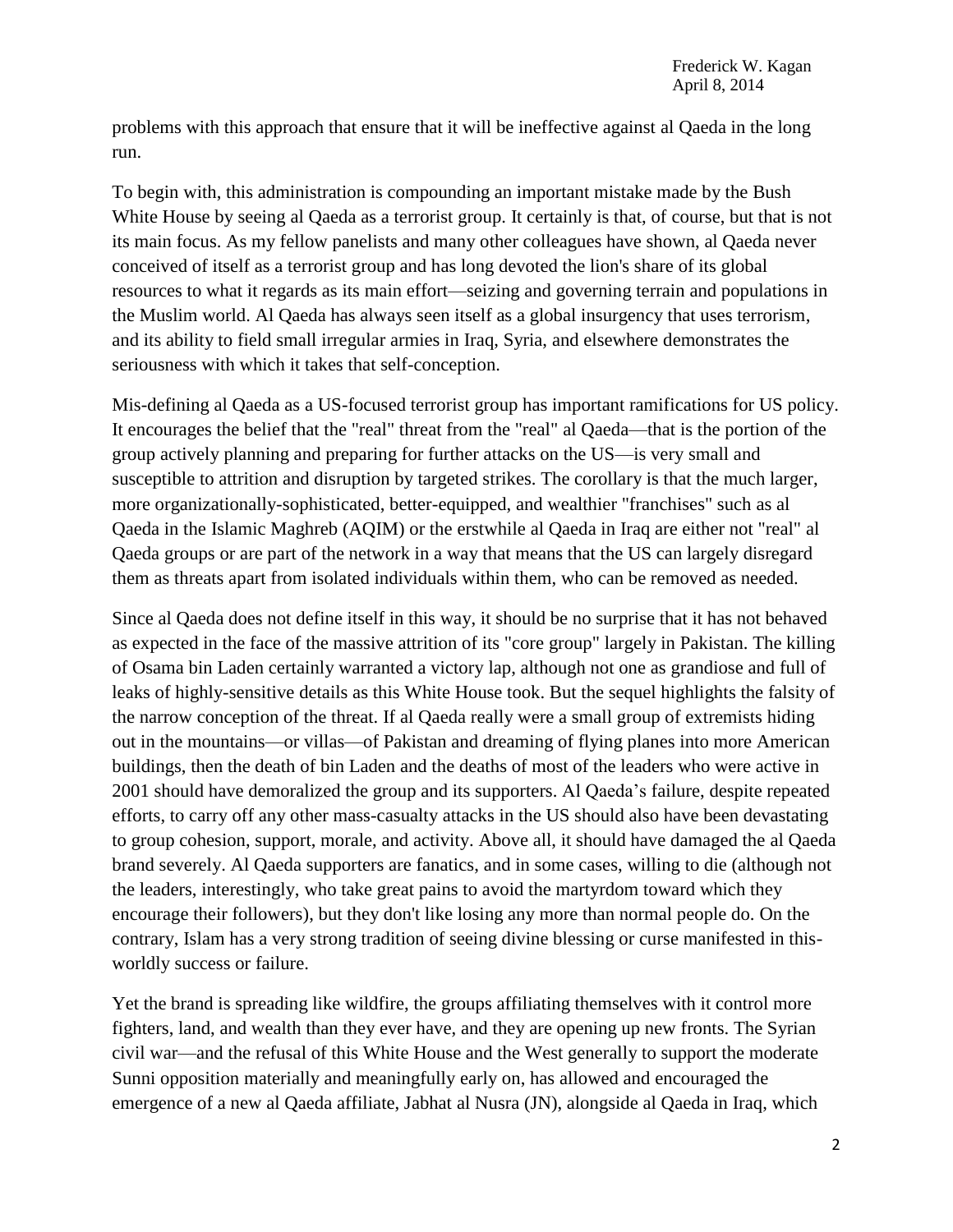precociously and mutinously now calls itself the Islamic State of Iraq and al Sham (ISIS; al Sham refers to the land that is now both Syria and Lebanon). African Union forces drove affiliate al Shabaab from many of its strongholds in Somalia, although it is fighting to defend those it still has and to regain some of the ground it has lost. But al Shabaab has also metastasized throughout the region, activating and expanding cells in Kenya (such as the one that conducted the Westgate Mall attack), in Burundi, and in Uganda.

AQIM has seen the most dramatic expansion of its capabilities and operating area of any al Qaeda franchise in recent years. Not long ago, AQIM was little more than a small terrorist cell sitting atop a large kidnap-for-ransom and smuggling apparatus. Now it is a fighting force organized into "battalions" and "brigades" that operate in Algeria, Tunisia, Mali, and Libya. AQIM has excelled at putting sub-components through branding bankruptcy periodically, presenting a bewildering array of group names. But as a recent product by CTP's Andreas Hagen shows, the human networks have remained the same despite multiple rebrandings.<sup>1</sup>

AQIM, ISIS, JN, AQAP (al Qaeda in the Arabian Peninsula), al Shabaab, the Islamic Emirate of the Caucasus, and the rest of the al Qaeda alphabet soup, are primarily engaged in regional conflicts to which they devote the overwhelming proportion of their resources. The Obama administration has consistently indicated that it does not see those "locally-focused" groups as major threats to the US or even, depending on the briefer, part of the "real" al Qaeda. Katherine Zimmerman, Senior Analyst and al Qaeda Team Lead at the Critical Threats Project, has shown the degree to which such a parsing of the networks is simply wrong.<sup>2</sup> The very fact that all of these groups retain their formal al Qaeda affiliations and branding speaks volumes.

Jihadist leaders are evil and, by our standards, insane. That does not mean they are stupid. They are well aware that any individual or group claiming to be part of al Qaeda is considerably more likely to be targeted by the US and many other states. They have even discussed such things bin Laden opposed formally recognizing al Shabaab as an affiliate for fear of attracting attention to it. But the group continued to clamor for al Qaeda recognition, which bin Laden's successor, Ayman al Zawahiri, granted shortly after taking power. Jabhat al Nusra in Syria tried for some time to obfuscate its relationship with al Qaeda in order to portray itself as a Syrian nationalist group. Its leadership (and Zawahiri) was incensed when ISIS declared itself the single al Qaeda franchise in both Iraq and Syria, forcing JN to publicly accept or repudiate its al Qaeda affiliate status. JN not only affirmed its status, but also appealed to Zawahiri rather publicly to mediate the dispute with ISIS—which he did, ineffectively, ultimately "expelling" ISIS from al Qaeda, although the effects of that "expulsion" remain unclear.

The Syria case put sharply the issue of al Qaeda membership. JN recognized that al Qaeda is regarded throughout the Muslim world not simply as a radical Sunni fighting force, but also as an ideology with regional and global aspirations. All al Qaeda affiliates know that membership in the group antagonizes other local fighting groups and some local populations (there have been anti-ISIS popular uprisings in Syria, in fact), as well as exposing them to Western attack. Yet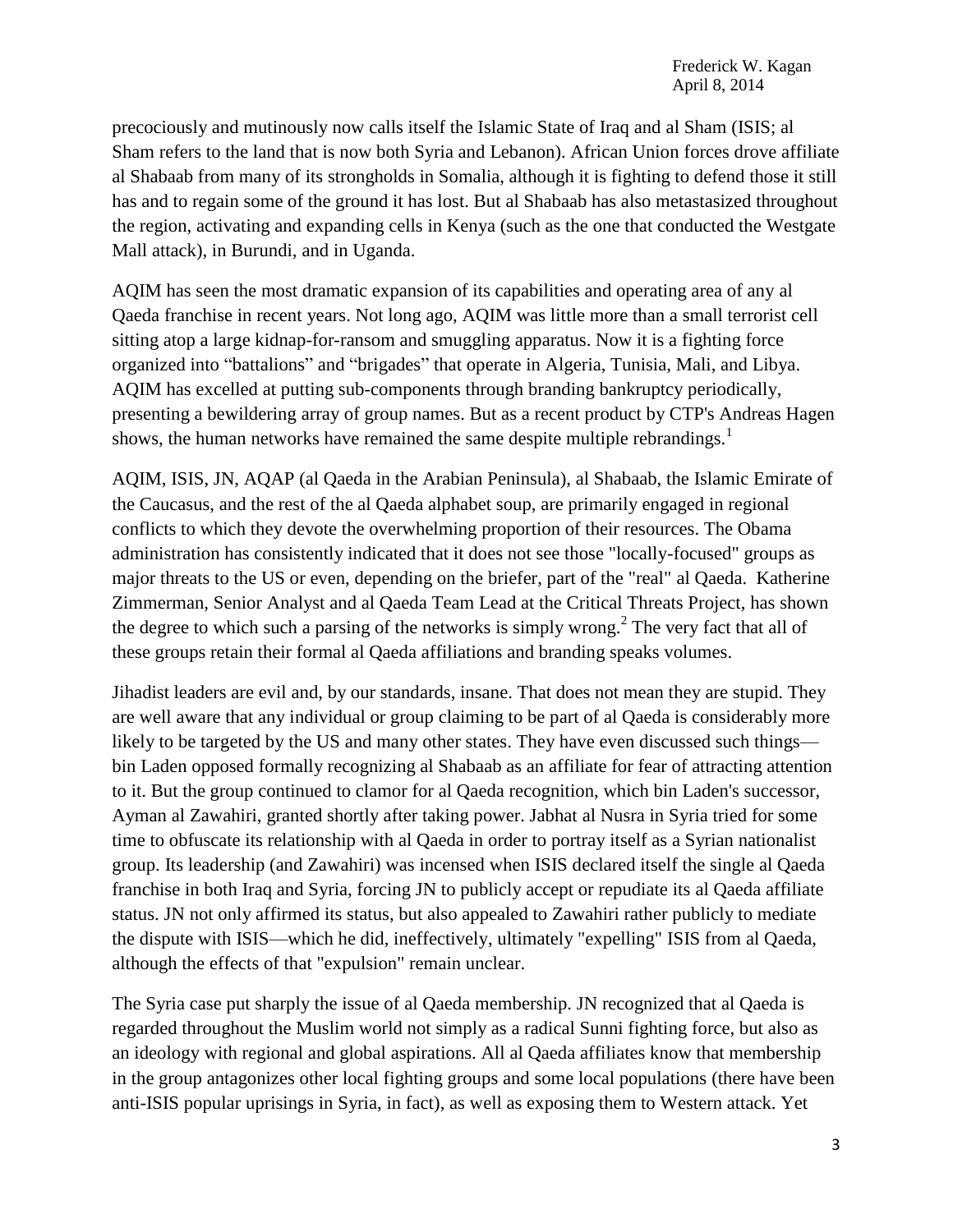they fight—literally in the case of Syria—to retain the affiliation and reaffirm it when publicly challenged. Why?

None of the possible answers support the current Administration assessments of al Qaeda or the current strategy. Affiliates are certainly not fighting to join and stay with a group and brand they believe is "on its last legs" or losing or about to lose. Neither are they driven by any local imperatives, since those imperatives drive the other way. They surely are not taking risks and paying a price to be part of a group whose networks, leadership, shared resources, and cooperation are as tenuous and limited as some analysts have suggested. We should be comfortable with the idea that their motivations seem crazy to us, but not with the idea that they are just plain dumb.

There are two major reasons that make sense for groups to show this degree of loyalty to al Qaeda, and they are not mutually-exclusive: the affiliates get something from membership and/or they really believe in the ideology. The something they get is likely money in the form of donations from wealthy Gulfis who believe in and value the brand and the human networks that control it. Flows of "foreign fighters" from around the Muslim world are directed in part by the al Qaeda networks in ways that can favor or disadvantage particular local groups. Those fighters bring zeal, expertise, money, and, frequently, either the desire for martyrdom or the psychological weaknesses upon which skilled handlers can play to produce suicide bombers. But the affiliates seem also to seek some form of group governance that leads groups like JN to imagine that Zawahiri can and will mediate on their behalf with other affiliates. All these benefits suggest a network and leadership that is real enough to be worth risking life and group success to be part of.

We should also seriously consider the possibility that they really believe in the ideology, and, specifically in the part that is most dangerous to us. The global (and anti-US) objectives that lead to efforts to attack the US and Europe are precisely the things that distinguish the al Qaeda brand of Sunni violent extremism from all others. If you're just a *takfiri* who wants to make all women wear burqas, stop people from smoking, and implement a distorted and draconian interpretation of something you call Shari'a law, you do not need to join al Qaeda. Plenty of extremist groups have those goals, and some, like the Afghan Taliban, explicitly reject al Qaeda's global aims (without, however, repudiating its ties to al Qaeda in the Taliban's case). The ideological reason for joining al Qaeda is precisely because you believe in global jihad at some point, even if you are currently caught up in local struggles. Sound threat assessment therefore requires assuming that affiliates that have consciously chosen to adhere to this global objective do, in fact, intend to attack the US and its allies at some point or at least to support such attacks. From which it follows that the capabilities those groups are developing may be used in the future to facilitate such attacks.

And that is the most worrying thing of all, since multiple affiliates have shown the ability to plan and execute year-long campaigns at the operational level of war integrating improvised explosive